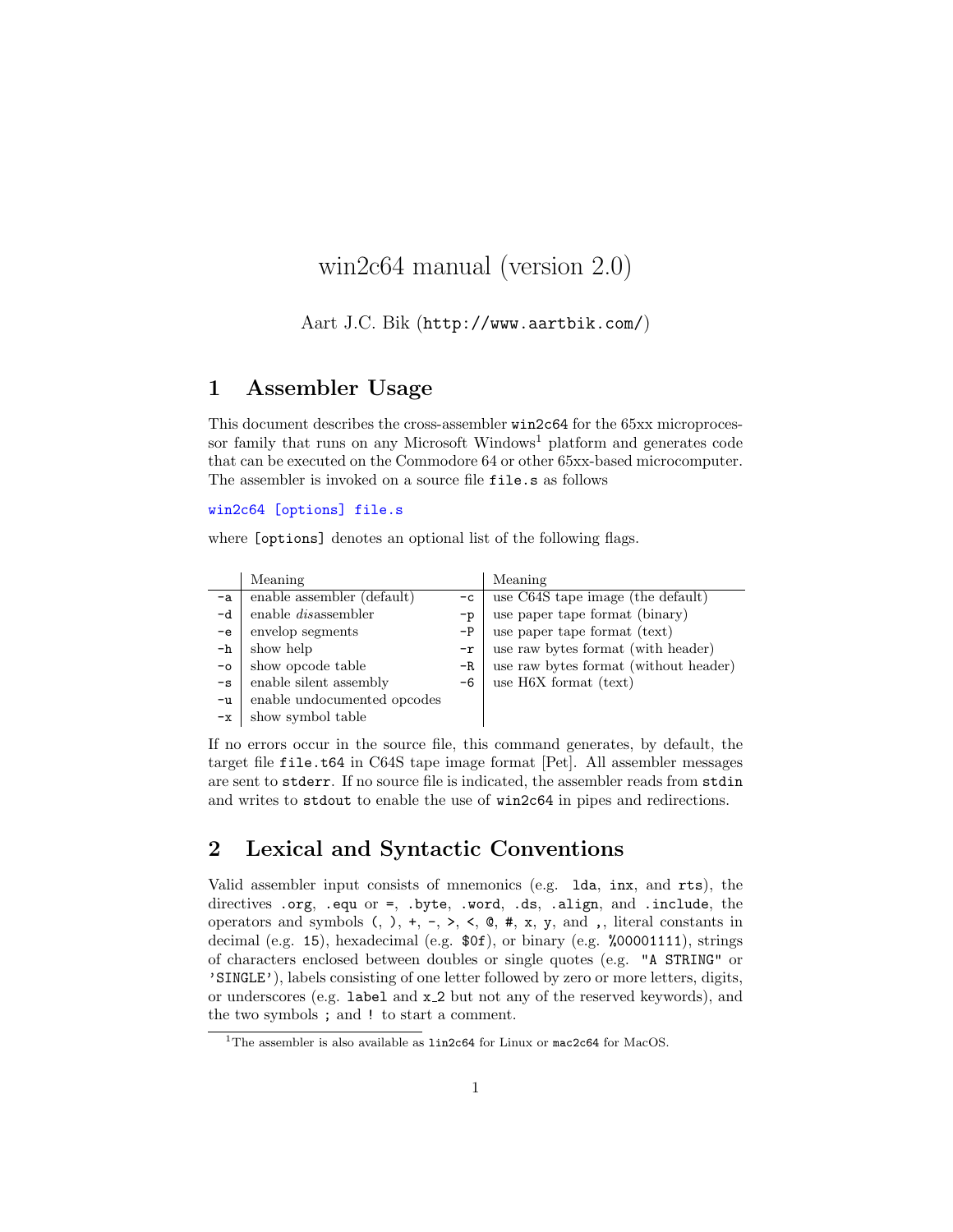Whitespace (spaces and tabs) separates tokens where required, for instance, in between a label and a mnemonic, but is otherwise ignored. A newline terminates each input line. When the assembler encounters the character ; or !, the rest of the input line is ignored as a comment. Each input line should either be empty (including comments), or otherwise define either one machine instruction or directive using the following format, where [..] denotes optional fields.

[label] mnemonic/directive [operand(s)] [comment]

The assembler is case-insensitive, except within literal strings. This implies that, for instance, label, lAbel and Label all denote the same label. Likewise, LDA, Lda, and lda are all interpreted as the mnemonic for loading the accumulator. The two strings "hello" and "HELLO", however, are different. All mnemonics and the operands x and y are reserved keywords, which implies that they cannot be used as labels. The following input line, for example, causes an assembler error due to the invalid attempt to use the mnemonic nop as a label.

nop jsr chrout ; print character

#### 3 Machine Instructions

The assembler supports all MOS Technology 6510 machine instructions defined by combining any of the following mnemonics with the appropriate addressing formats.

adc and asl bcc bcs beq bit bmi bne bpl brk bvc bvs clc cld cli clv cmp cpx cpy dec dex dey eor inc inx iny jmp jsr lda ldx ldy lsr nop ora pha php pla plp rol ror rti rts sbc sec sed sei sta stx sty tax tay tsx txa txs tya

By default, only the mnemonics shown above are recognized as valid opcodes. Under option -u, however, the assembler also recognizes the following undocumented opcodes, following the naming conventions defined in [Var96].

```
alr anc arr aso axa axs dcm hlt ins las lax lse
oal rla rra sax say skb skw tas xaa xas
```
The 6510 supports the following addressing formats.

| Addressing Format | Example         | Addressing Format     | Example            |
|-------------------|-----------------|-----------------------|--------------------|
| implied           | dex             | absolute <sub>x</sub> | $1da$ $$c000$ , x  |
| immediate         | lda #\$ff       | absolute <sub>y</sub> | $1da$ $$c000,y$    |
| zero page         | 1da \$10        | (indirect,x)          | 1da (\$10,x)       |
| zero page, x      | $1da$ \$10, $x$ | (indirect), y         | 1da $(\$10)$ , y   |
| zero page, y      | $ldx$ \$10, $y$ | indirect              | $imp$ (\$ $c000$ ) |
| absolute          | lda \$c000      | relative              | bne label          |

An error is generated when the instruction defined by the mnemonic does not support the associated addressing format. Please refer to [Com82, Smi84] for a detailed overview of all 6510 machine instructions.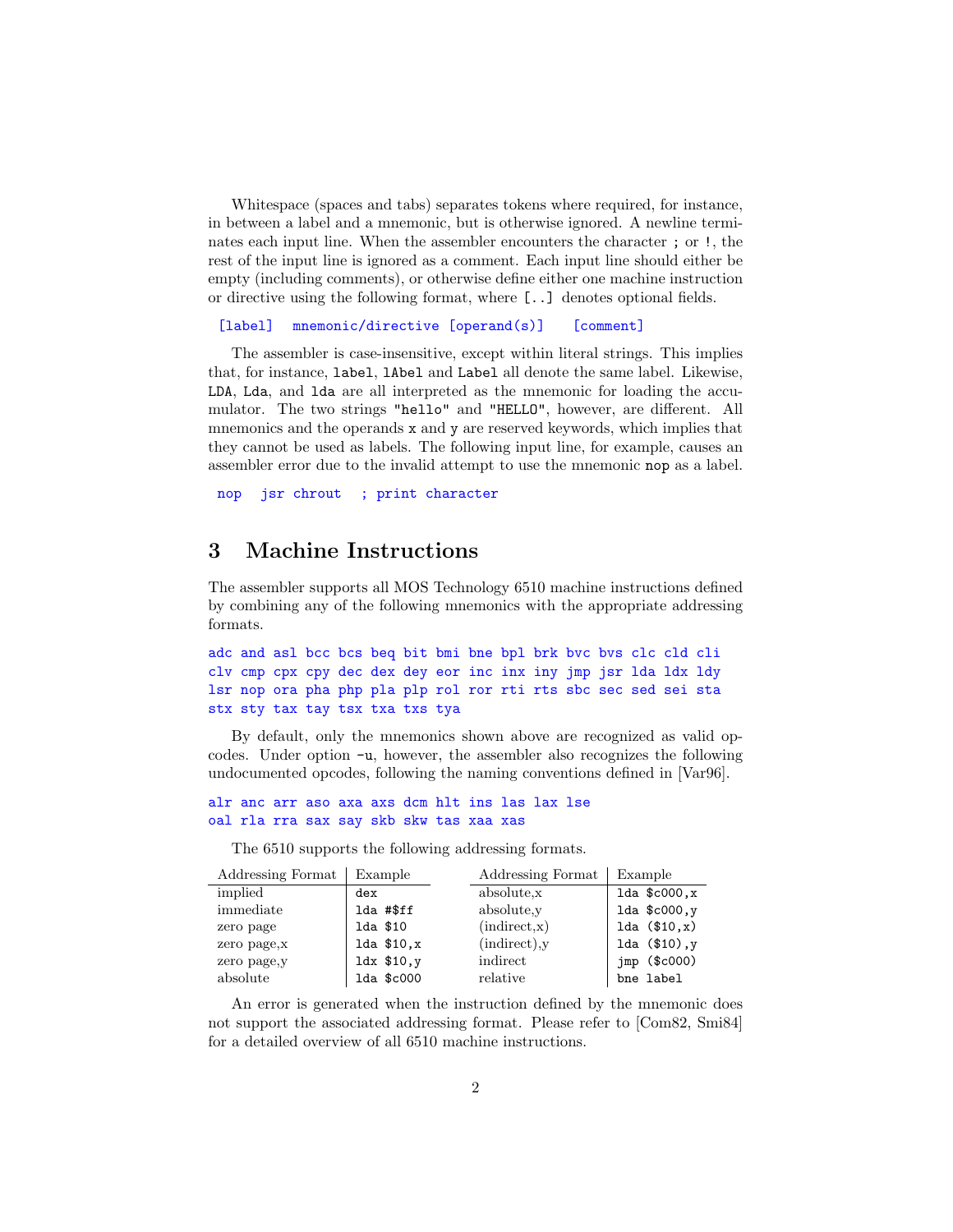#### 4 Directives

The assembler supports several directives. The originate directive takes the following format

[label] .org address [comment]

and defines that all following instructions and data must be placed starting at the defined memory address, which must be in the range \$0000 to \$ffff. The optional label is associated with the given memory address. This directive does not place anything in memory yet. Several originate directives may be used to break a program into non-overlapping segments.

The equate directive takes the format

```
label .equ value [comment]
```
and associates the label with the defined value, which much be in the range \$0000 to \$ffff. Alternatively, symbol = may be used for .equ. The directive records the association between label and value in the symbol table for later use, but otherwise does not place anything in memory yet. Values are recorded as 2 byte constants in the symbol table, but can still be used as 1-byte operands. The assembler verifies whether all uses can be appropriately encoded. An example is shown below.

```
chrout .equ $ffd2
one .equ $0001
        . . .
        jsr chrout ; use of a 2-byte value
        lda #one ; use of a 1-byte value
```
In contrast, both load instructions below are invalid, because a 2-byte value cannot be encoded as an immediate operand.

```
twobyte .equ $ffff
        lda #twobyte ; invalid (.equ immediate)
        lda #$ffff ; invalid (direct immediate)
```
Since the assembler handles all data as unsigned numbers, a 1-byte representation of −1 in two's complement should simply be stored as \$ff in the symbol table, to ensure that subsequent immediate encodings proceed properly.

The byte directive takes the format

[label] .byte values [comment]

and places all following values in memory starting from the current memory address, which is associated with the optional label. The list of values can consist of any sequence of one or more whitespace- or comma-separated 1-byte literal constants, strings, and expressions that evaluate to 1-byte values. The .word directive works similarly for 2-byte constants and expressions, which will be stored in low-byte high-byte order. An example follows.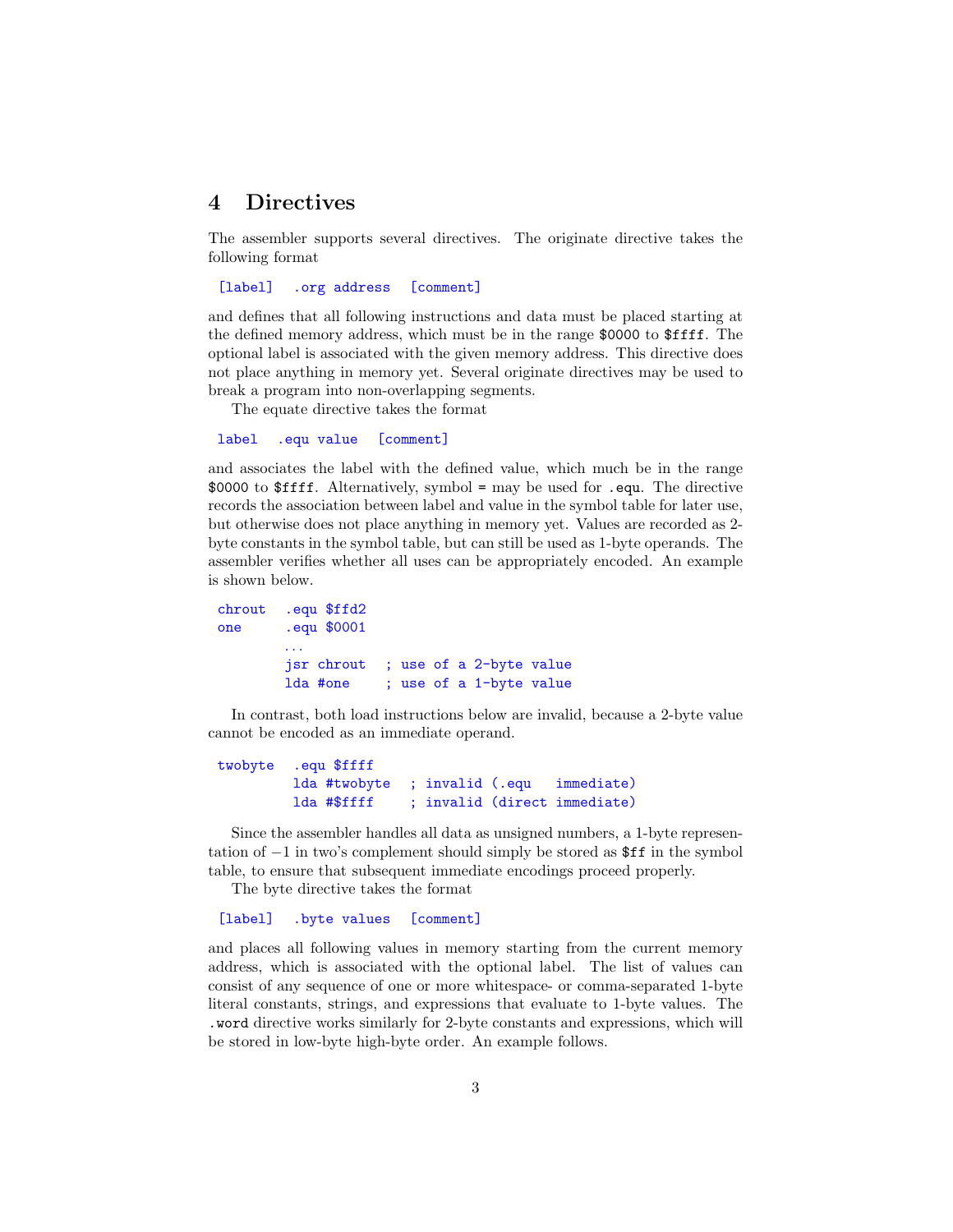```
data .byte "A STRING" $00 %0011 32 ; start of data
     .byte >data <data (i) ; high-byte and low-byte
                              ; of label data itself
     .byte "squote='" ; use dquotes around squotes
     .byte 'dquote="' ; and v.v.
     .word $abcd ; stored as $cd $ab
```
The byte directive is typically used to reserve memory for actual data, such as text output or bitmaps for screen dumps and sprites. The directive can also define executable code by placing an instruction encoding directly in memory, as illustrated below.

code ldx #\$01 ; assembler-encoded instruction falls through data .byte \$ea ; into user-encoded instruction of nop nop ; execution continues here

The byte directive is also useful to obtain encodings that are not directly supported by the assembler. An example that encodes a BASIC line before the actual machine code is shown below.

```
.org $0801 ; start at BASIC
         .byte $0c $08 $0a $00 $9e $20 $32 ; encode SYS 2064
         .byte $30 $36 $34 $00 $00 $00 $00 $00 ; as BASIC line
lab2064 jmp main
         .
         .
         .
main ... Example 19 and the start code here is the start code here is start code here
```
After loading the resulting program, simply typing 'RUN' (rather that using an explicit 'SYS' to a memory address) starts executing from label main. Such a "runnable" program is a more user-friendly way of distributing machine code, since users do not have to know at what memory address execution should start.

The define storage directive has the form

```
[label] .ds size [comment]
```
and defines storage for the specified number of bytes. The memory is initialized to all zeros. This directive is commonly used to set aside storage for larger data structures. Obviously, control flow should not fall or jump into the reseved region. For example, the following example reserves 20 bytes of storage.

#### storage .ds 16

The alignment directive takes the format

[label] .align value [comment]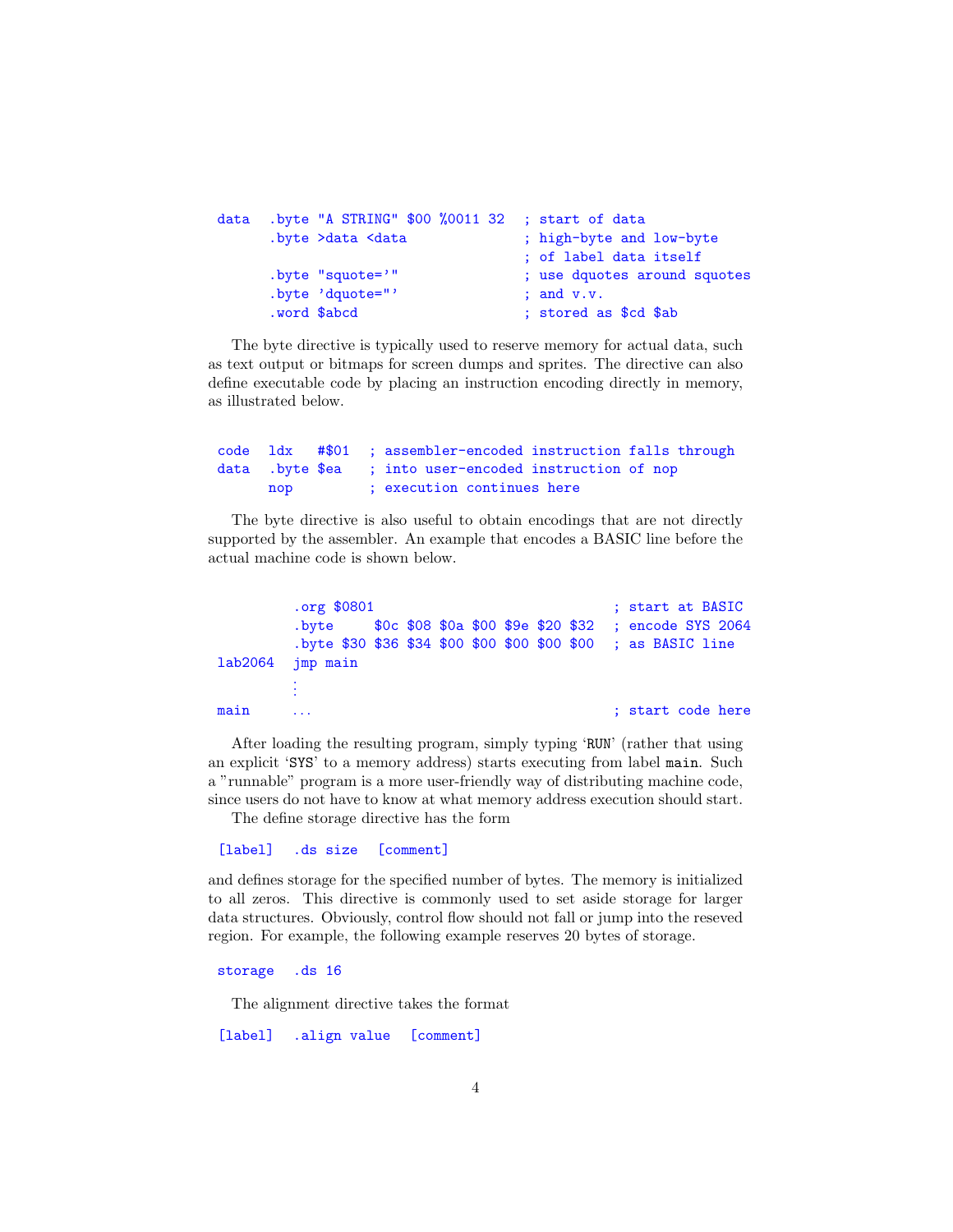to obtain the indicated memory alignment, provided that the operand evaluates to any of the powers of two  $1, 2, 4, \ldots, 256, 512, 1024$ . If required, the assembler pads memory with the 1-byte nop instruction to enforce the alignment, so that the directive can be used to enforce alignment on instruction sequences or data alike. The optional label is associated with the first memory address where this padding starts which, obviously, is not necessarily the same as the actually aligned memory address that follows. Below, an example that enforces a 64-byte alignment on the start of a loop is shown. Here, if the memory address of pad is not 64-byte aligned, the required number of nop instructions is inserted to force this memory alignment on loop.

```
pad .align 64
loop \dotscpx #10
      bne loop ; loop back
```
Finally, the include directive takes the format

```
.include "file.s"
```
to denote that the contents of file.s should be included and assembled at the place at which this directive occurs. Include files may be nested (up to 16 files deep). The include directive is useful to 'import' commonly used labels (such as symbolic names for all the VIC or SID chip registers) or routines. Make sure that included labels do not conflict with labels in the main file or other included files, because otherwise a redefined error occurs.

## 5 Labels

Labels that are used in directives should have prior definitions. So, in the example below, all but the definition of clow are valid.

```
address .equ $c020 ; valid
alow .equ <address ; valid, alow = $20
ahig .equ >address ; valid, ahig = $c0
        .org address ; valid
clow .equ <chrout ; invalid, use before def
chrout .equ $ffd2 ; valid
```
The assembler provides a rather flexible way of defining and using labels in instructions, however. Instructions can simply refer to any label in the program, provided that eventually every used label is actually defined. So, the following example is valid.

```
bne exit
       jsr chrout
exit rts ; label exit defined
chrout .equ $ffd2 ; label chrout defined
```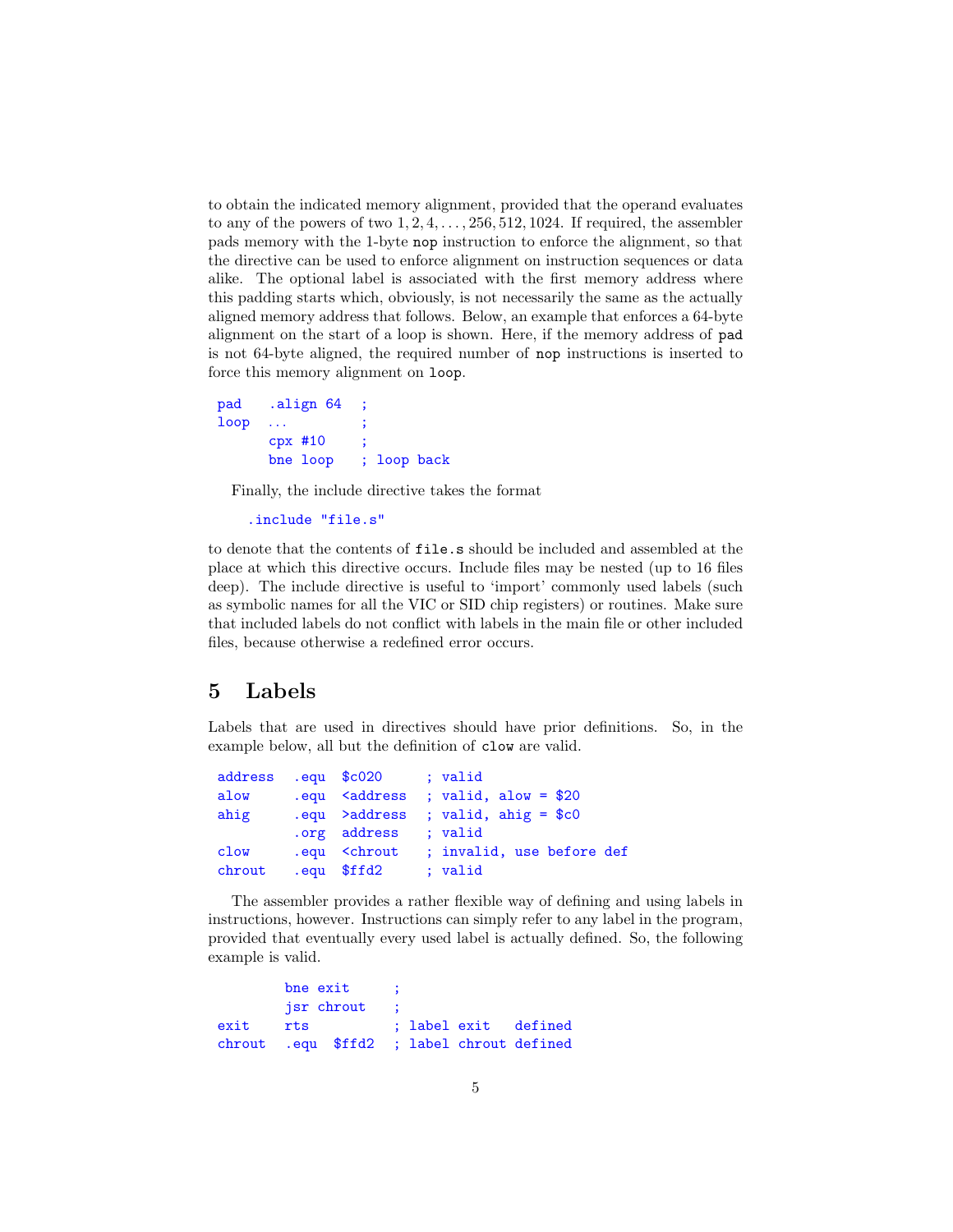When given a choice between a 1-byte or 2-byte encoding (like absolute vs. zero page addressing), the assembler uses the smallest possible encoding when the label is already defined, or otherwise assumes the largest possible encoding which is filled in with 'back patching' later.

Assembly programs often have a lot of tight loops, for example, to introduce small delays. Since each label in the program must be unique, providing meaningful names to all labels required to implement such loops may be hard.

```
loop1 dex ; <--+
     bne loop1 ; ---+.
      .
      .
loop2 dex ; <--+
     bne loop2 ; ---
```
In such cases, the *anonymous backward label* defined as  $\Box$  may be helpful. Unlike other labels, this label may occur many times and branches always jump back to the most recent definition of the label (references prior to the first definition jump forward). The example above can be also implemented as follows, avoiding the need for label names such as loop1 and loop2.

```
dex ; \leftarrow +
bne _ ; ---+
.
.
.
dex ; <--+
bne _ ; ---+
```
To support a commonly used coding style, a single label on an otherwise empty input line (including comments) is associated with the current memory address (viz. where subsequent instructions or data would be placed). A valid example follows, where label loop is associated with the jsr instruction.

```
ldx #99
loop
      jsr routine
      dex
     bne loop ; loop back
```
Also, to support other assembler formats, an optional : may appear after a label definition, as shown below.

bne skip inx skip: rts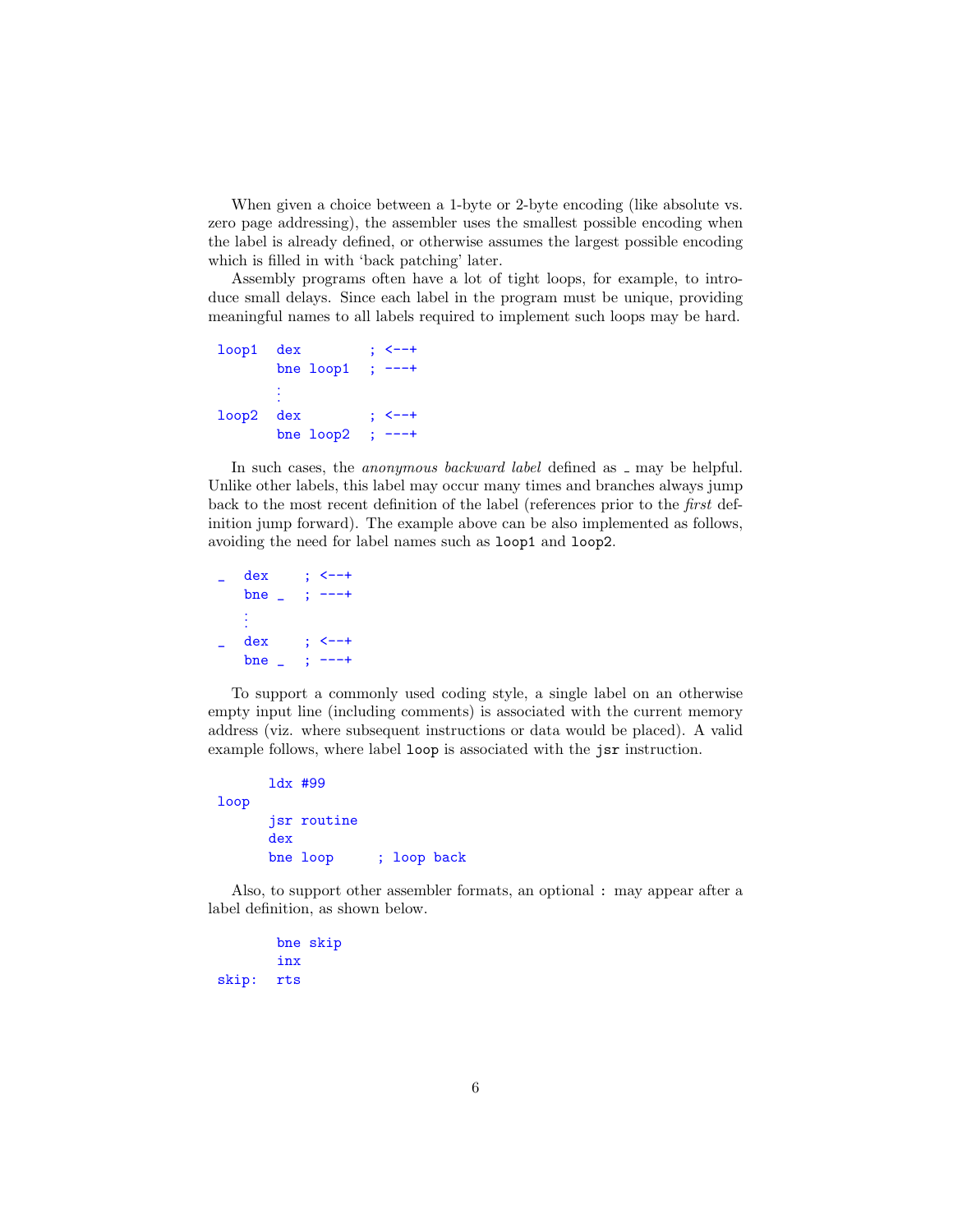#### 6 Operators

The high-byte operator > and low-byte operator < yield, respectively, the most and least significant byte of its operand. For example, >\$abcd yields \$ab and <\$abcd yields \$cd. More general, operator @ followed by one of the hexadecimal digits 0 through f extracts the byte that starts at the specified bit 0 through 15, viz. d@operand is computed as the following logical shift right (zeros in) followed by masking the value to a byte: (operand  $\geq d$ ) & \$ff.

For example, @4\$abcd yields \$bc and @c\$abcd yield \$0a, while the operators @8 and @0 are identical to the high-byte and low-byte operator, respectively. This generalization allows for various memory address manipulations.

The operators + and - simplify offset computations, as illustrated in the following example of self-modifying code which, each time the subroutine is called, prints a subsequent character.

```
selfmod lda #"A" ; load character
        jsr $ffd2 ; print character
        inc selfmod+1 ; change immediate of lda
        rts ;
```
Adding the constant one to the label selfmod yields the address of the immediate field in the load instruction, which would be much harder to access without using a + operator. Labels that are used in such computations can still be involved in 'back patching', as long as at least one operand of each + operator and the right-hand operand of each - evaluates to a constant. An example that illustrates the flexibility of this approach is shown below, where various manipulations of a yet-to-be-defined label are allowed.

```
val1 .equ $01ff
val2 .equ $ff02
     ldx #<later ; becomes $cd
     ldy #>later ; becomes $ab
     lda #@clater + >val1 + <val2 ; becomes $0d
     inc later - 1 ; becomes $abcc
later .equ $abcd ; ($0a+$01+$02)
```
#### 7 Memory Model

The assembler supports a simple segmented memory model. By default, instructions and data are placed in the segment that starts at memory address \$c000 and up. The originate directive can be used to define an alternative segment, or even to break a program into several segments. The assembler reports an error if the placement of instructions or data exceeds memory address \$ffff, or if the different segments overlap.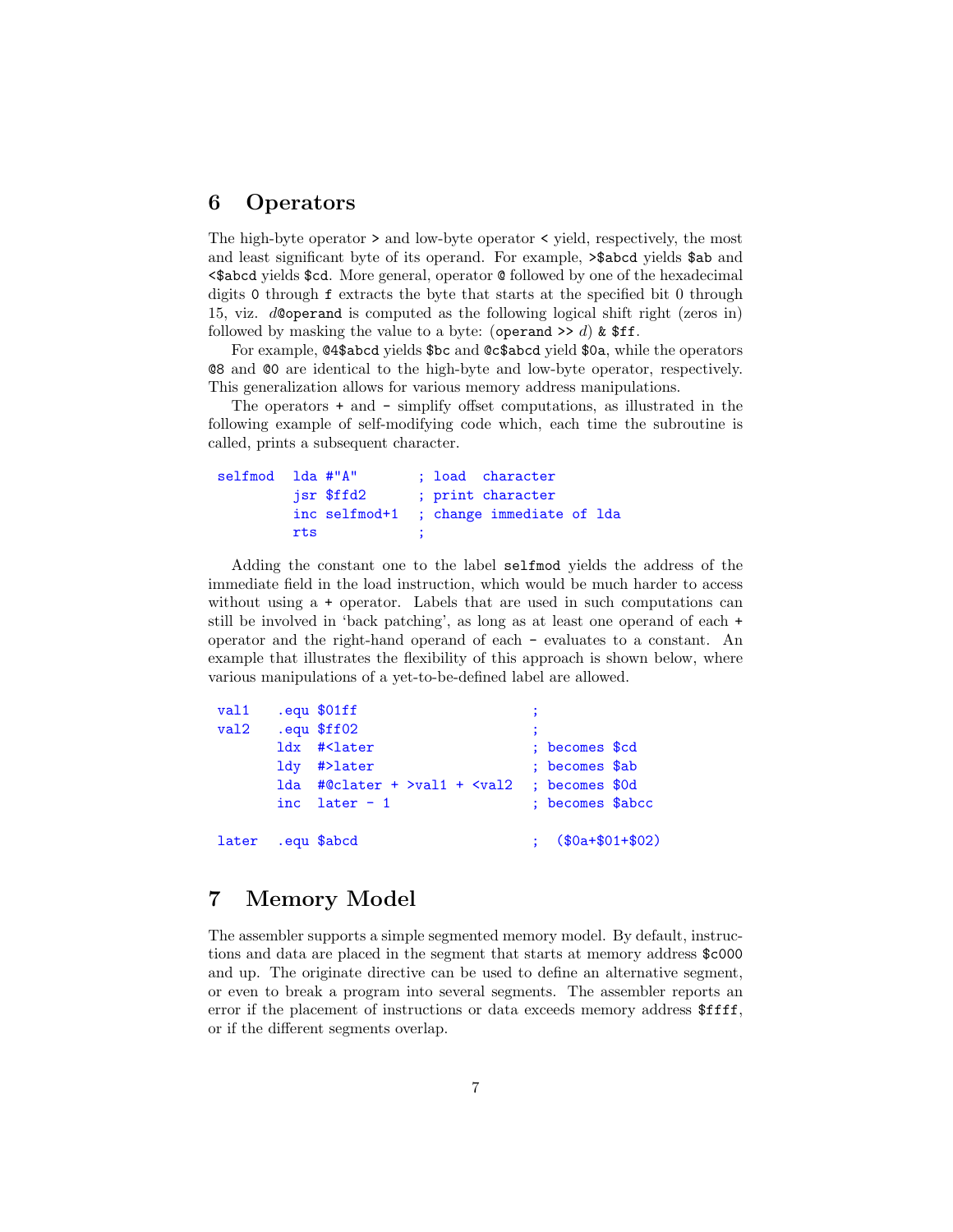To start executing a program, use 'SYS' to the memory address of the segment that begins with the main entry. Otherwise, query the symbol table with option -x to find the memory address where program execution should start. An example of a single segment program that places data before the main instructions but always starts as 'SYS 2048' is shown below.

|       | initial .org \$0800 |                   |
|-------|---------------------|-------------------|
| ijump | jmp main            |                   |
| data  | $.b$ vte $" \dots"$ | ; place data here |
|       | $.b$ yte $""$       |                   |
| main  |                     | ; start code here |

Due to the semantics of the originate directive, both the labels initial and ijump are associated with memory address \$0800 in this example.

An example of a two segment program is shown below. The example also illustrates using operator @ for a memory address manipulation that determines in which 64-byte chunk of a 16K bank of memory the bitmap of a sprite resides.

```
.org 832
bitmap .byte %00000011 %11111111 %00000000 ; sprite bitmap
         .byte %11111111 %11111111 %11111111
            .
            .
            .
                                                  .
                                                  .
                                                  .
         .byte %11111111 %11111111 %11111111
         .byte %00001111 %11111111 %11110000
         .org $c000 ;
main 1da #06 bitmap ; set sprite pointer
         sta $07f7 (and its standard standard standard state); to 64-byte bitmap
         ... The contract of program is the contract of program in \mathcal{F}; rest of program
```
Multiple segments can be combined into one enveloping segment using the option -e. This feature may be useful for emulators that do not easily combine multiple files into memory, at the expense of storing additional bytes in between the different segments (all set to zero).

#### 8 Assembler File Formats

The assembler converts the user readable source file file.s into the raw bytes encoding of the corresponding 65xx machine instructions and data which are, by default, stored as target file file.t64 in C64S tape image format supported by Commodore 64 emulators like C64S [Pet], CCS64 [Sun], and WinVice [VIC]. The generated file defines a directory with one entry per segment that loads into the appropriate memory address.

Under option  $-r$ , the assembler writes each segment in raw bytes format, with two header bytes defining the initial segment address. The target file is file.rw for one segment, or file.rwa, file.rwb, etc. for multiple segments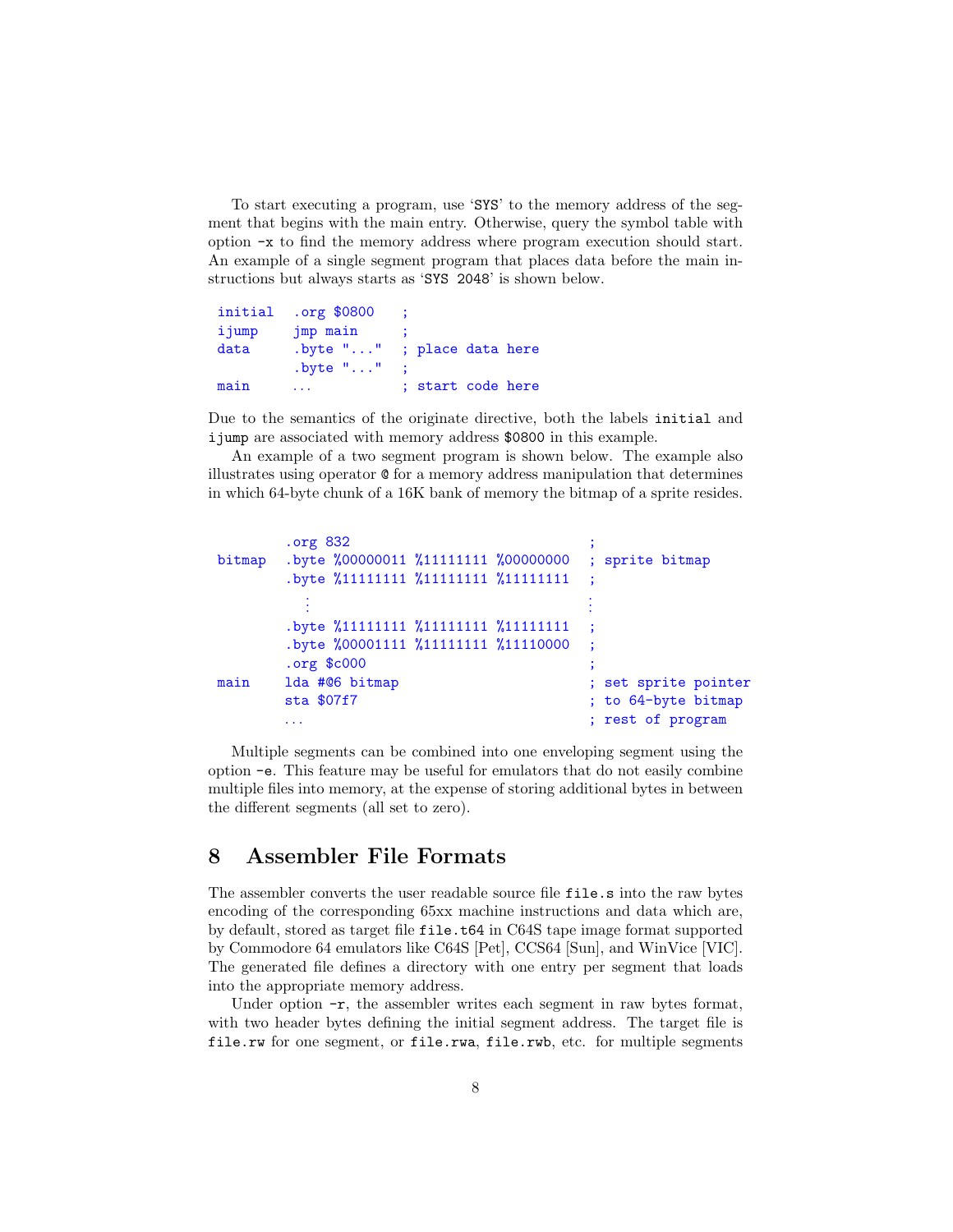(this feature is less useful in pipes or redirections, since the segment encodings appear concatenated at the output). Option -R works similar, but omits the header bytes.

Alternatively, option -6 generates all segments in a single target file file.h6x in H6X format, which is a simple but versatile ASCII encoding of 65xx code understood by the Soft6502 emulator [Cha].

Option -p yields a single target file file.ptf in binary MOS Technology paper tape format, which is a representation of 65xx code used by, for example, the KIM-1 microcomputer and, more recently, the Micro-KIM available at Briel Computers [Bri]. Option -P works similar, but emits the paper tape format in a text representation that is more suitable for a terminal interface.

With some effort, any of these file formats can be uploaded to a real Commodore 64 or other 65xx-based microcomputer for execution.

## 9 Assembler Example

The following 'Hello World' program provides sample input for win2c64.

```
chrout .equ $ffd2 ; kernal address
main .org $c000 ; start at free RAM
      ldx #0
loop lda text,x
      jsr chrout
      inx
      cpx #11
      bne loop
      rts
text .byte "HELLO WORLD"
```
The output of applying the assembler to this file is shown below.

```
\Rightarrow win2c64 -x hello.s
```
\*\*\*\* MOS Technology 6510 Assembler \*\*\*\* for the Commodore 64 (v2.0.4) \*\*\*\* (C) 2005-2011 Aart J.C. Bik

segment 0 [\$c000:\$c019) #bytes : 25 output C64S tape image

|        | SYMBOL TABLE |              |        |
|--------|--------------|--------------|--------|
| chrout |              | $\mathbf{1}$ | \$ffd2 |
| loop   |              | $\mathbf{1}$ | \$c002 |
| main   |              | $\mathbf{1}$ | \$c000 |
| text   |              | $\mathbf{1}$ | \$c00e |
|        |              |              |        |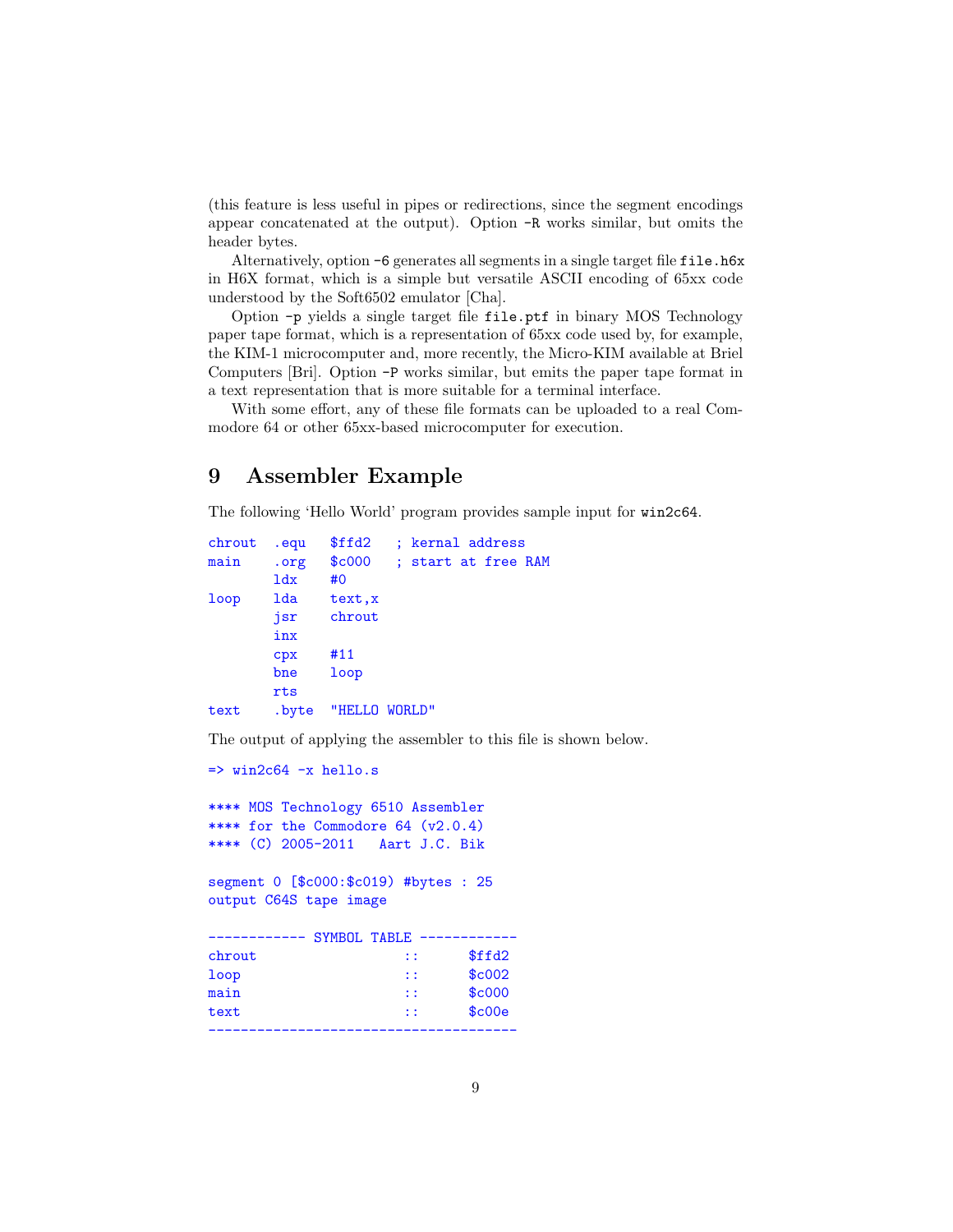#### 10 Disassembler Example

For convenience, win2c64 also has a built-in disassembler that operates on the formats discussed in the previous section. Option -d enables the disassembler. If the input file defines more than one segment, the disassembler shows all instructions for the smallest enveloping segment, with zeros (brk instructions) padded in between.

For example, suppose file small.ptf contains the following text representation of a small assembly program in paper tape format.

```
;060200A264CAD0FD0003A5
;0000010001
```
The option combination -dP activates the disassembler on paper tape format represented as text, as shown below.

```
\Rightarrow win2c64 -dP small.ptf
**** MOS Technology 6510 Assembler
**** for the Commodore 64 (v2.0.4)
**** (C) 2005-2011 Aart J.C. Bik
disassembling paper tape format (text)
$0200 a2 64 ldx #$64
$0202 ca dex
$0203 d0 fd bne $0202
$0205 00 brk
```